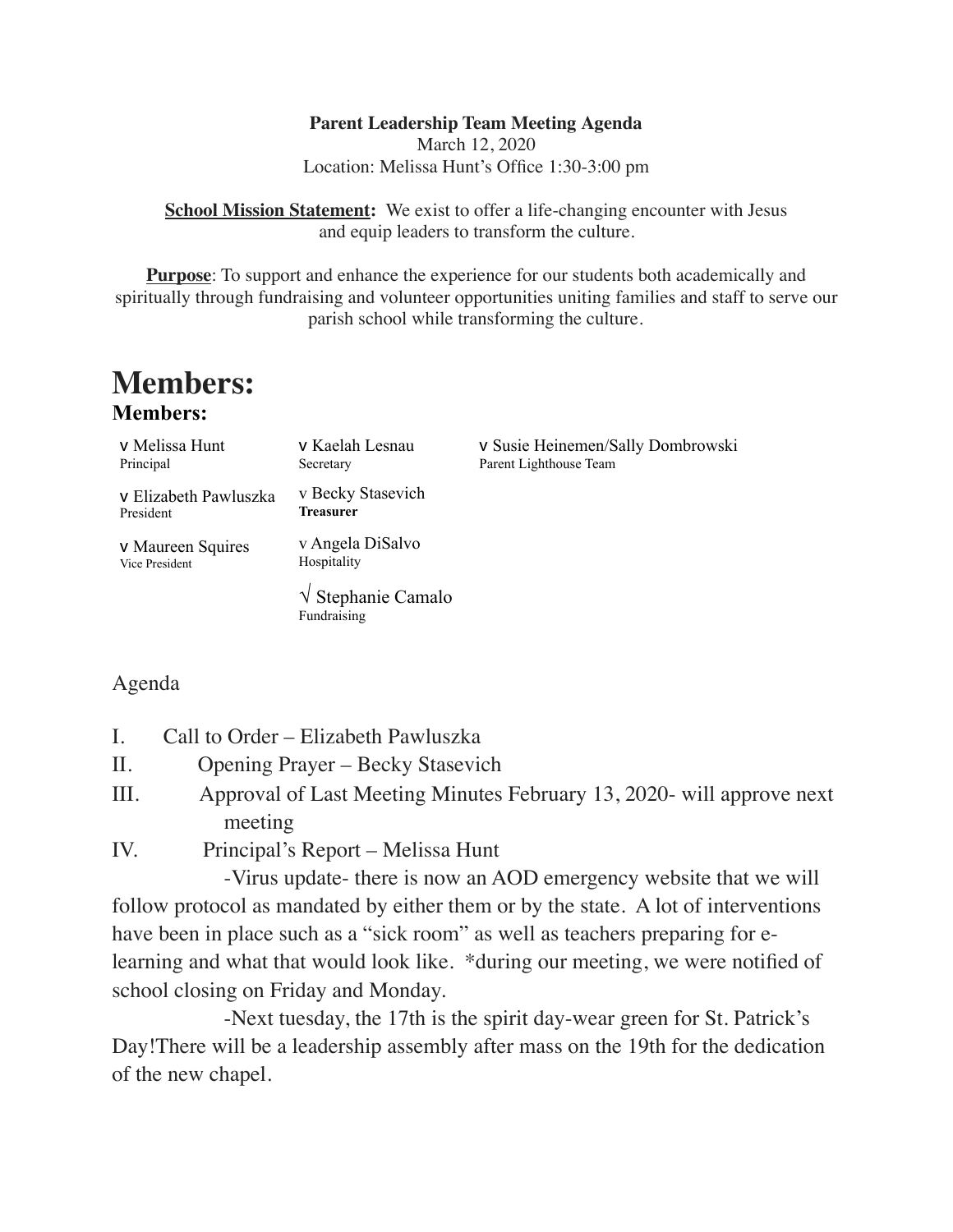-PD for the staff: a consultant was hired to come in to teach about workshop style teaching and small group learning. Teachers will be able to view model classrooms.

-Students and teachers have come up a Lenten Challenge for mass participation in place of the Division Liturgies on April 2nd. Family masses will be promoted to try to get 20 families to attend. If we meet our challenge, we will plan an outdoor mass and a Eucharistic procession (on May 21st) followed with a school wide picnic with Jesus in downtown Plymouth.

-Graduation is going to look a little different this year-they will be calling up students individually and having parents share 3 accomplishments for their student to be shared.

-The communications survey is ready to be pushed out- sending it out will be pushed back due to the virus- it will be sent out on 4/1 (likely later now) April 3rd is our Pre-k 4 and kindergarten round up. While the kids are at Round up, the parents will be invited to the Parish house. If any of us are available to be there for hospitality and to promote parent volunteers, it would be appreciated.

#### V. New Business

a. Treasurer Report- February: the budget has not been finalized as Nancy has been out sick. As discussed in our re previous meeting, we did take a loss with Winterfest this year, but we had a little bit of income from Bushes and Script. There were a few teacher reimbursements for STEM activities, etc.

There is a meeting next week to set the budget for next year. If any committee chairs have any receipts to be turned in, we need to have them so that we can get the budget set properly for next year.

b. Trivia Night May 1, 2020-we met with Kylie to create an ad that is currently circulating- registration is currently open We still to have a find cash bar. Stephanie suggested using the same people for the Trivia Night and the Fall Bash.

#### C. FUN RUN May 8 – Contract, Pep Rally

Steph is the point of contact. Melissa has signed the contract. We can set up the website 2 different ways: either straight donation or pay per lap. The